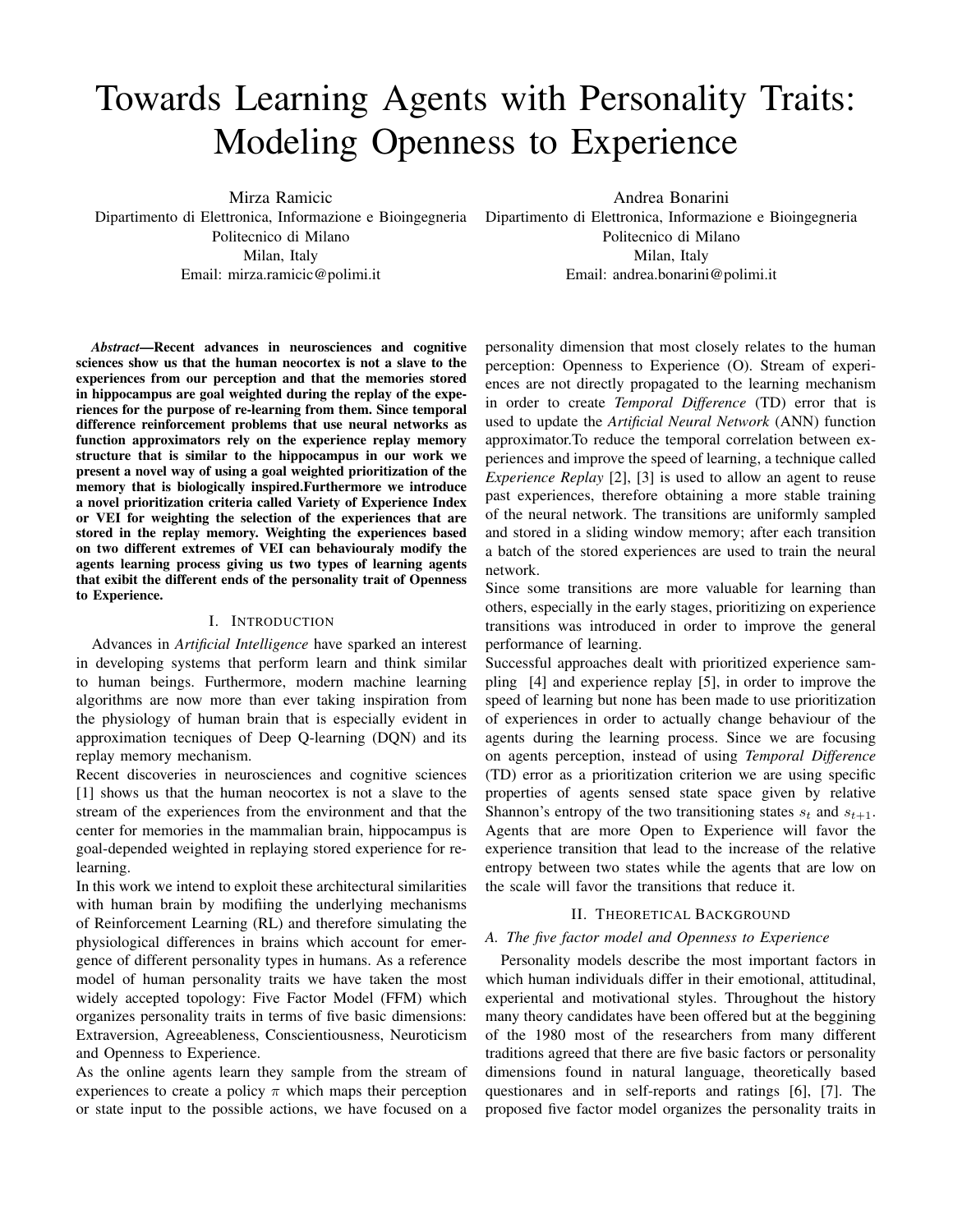five dimensions, but in our work we will be focused only on one that is most related to human cognition: Openness to Experience. Individuals that score higher in Openness to Experience scale have greater permeability of consciousness and perceptive cognition and are more motivated to seek variety and experience.

#### *B. Reinforcement Learning*

A reinforcement learning process involves an agent learning from interactions with its environment in discrete time steps in order to update its mapping between the perceived state and a probability of selecting possible actions (policy). The agent performs a sequence of transitions of a Markov decision process represented by a tuple  $(s_t, a_t, r_t, s_{t+1})$  and at each step updates its policy  $\pi_t$  in order to maximize the total amount of cumulative reward over the long run [\[8\]](#page-4-7). For this reason the optimal action-value function  $Q^*(s, a)$  is defined as the maximum expected return following the policy  $\pi$ :

$$
Q^*(s, a) = \max_{\pi} \mathbb{E}[R_t | s_t = s, a_t = a, \pi]
$$
 (1)

After each transition it is possible to update the estimation of the action-value function using Bellman equation as an iterative update in order to converge to the optimal actionvalue function:

<span id="page-1-0"></span>
$$
Q_{i+1}(s,a) = \mathbb{E}\left[r + \gamma \max_{a'} Q_i(s',a')|s,a\right]
$$
 (2)

Equation [2](#page-1-0) guarantees the convergence as  $i \rightarrow \infty$ , but it is impractical to use without any generalization and approximation, when facing high dimensional state spaces. Instead, most practical approaches use function approximators to estimate the action-value function, which range from simple linear perceptrons to non-linear approximators such as neural networks.

# *C. Approximation*

In a function approximation with neural networks, at each iteration, the weights  $\Theta$  are updated by performing a gradient descent on the loss functions  $L_i(\Theta_i)$  according to [Equation 3](#page-1-1) therefore improving the previous estimate of the optimal action-value function  $Q(s, a; \Theta) \approx Q^*(s, a)$ .

<span id="page-1-1"></span>
$$
\nabla_{\Theta_i} L_i(\Theta_i) = (y_i - Q(s, a; \Theta_i)) \nabla_{\Theta_i} Q(s, a; \Theta_i), \quad (3)
$$

where  $y_i = r + \gamma \max_{a'} Q(s', a'; \Theta_{i-1})$  is the target for iteration.

Temporal difference learning combined with a deep neural network for approximation of action-value function is called *Deep Q-Learning*, or DQL [\[3\]](#page-4-2).

## III. PRIORITIZATION BASED ON THE VARIETY OF **EXPERIENCE**

An agent performs the learning process on a single transition  $(s_t, a_t, r_t, s_{t+1})$  by first predicting its previous estimate of the Q-value for being in a state  $s_t$  and taking an action  $a_t$ . This process performs a forward pass on the neural network approximator with  $s_t$  on input, after which we select the predicted Q-value on the output  $a_t$ . TD error represents the discrepancy between the previous estimate and the expected target Q-value after the transition which is given by its newly discovered reinforcement value  $r_t$  and the discounted maximum Q-value of the next state  $s_{t+1}$ . The learning process represents an update on the estimate of the function approximator by using backpropagation rule with perceived state space features  $s_t$  on the input and TD error difference on the  $a_t$  output.

Since the experiences are constantly stored in a slidingwindow memory and replayed after each transition we can modify the selection criteria for the replay memory in order to focus more transitions that lead to a higher or lower Variety of Experience and therefore model a learning agent with high and low *Openness to Experience* scale score. We introduce *Variety of Experience Index* (VEI) that represents the tendency of the agent to gain higher variety in experience and we define it as a difference of Variety of Experience of the starting state  $s_t$  and the state that an agent has transitioned to  $s_{t+1}$ .

## *A. Quantifying the Variety of Experience of the states*

In order to quantify the amount of uncertainty and possible information gain that a state space vector can carry we have applied Shannon's entropy as a measure of diversity, also called Shannon's index. The state space vector is represented by a number  $M$  of variables that are in most cases continuous and normalized in

0..1

. In order to measure the entropy, each of the  $M$  state space variables are discretized into N bins and calculated using [Equation 4,](#page-1-2) where  $p_i$  is the frequency of values belonging to the *i*th bin.

<span id="page-1-2"></span>
$$
H(s_t) = -\sum_{i=1}^{M} p_i log_2 p_i
$$
 (4)

#### *B. Model Architecture and Learning Algorithm*

Previous prioritization algorithms [\[4\]](#page-4-3) used a stochastic sampling method that falls between uniform sampling and greedy sampling based on the TD error in order to make the learning faster and more efficient.

In our approach, instead of focusing on the TD error we introduce a prioritization based on the *Variety of Experience Index* (VEI) criterion, thus able to model the behavioural characteristics of agents performing the learning.

For the purpose of modeling agents that are exibiting the behaviours on the lower and higher end of the Openness to Experience axis we define  $VEI_L$  and  $VEI_H$  criteria respectively in the Equations [5](#page-1-3) and [6.](#page-1-4)

<span id="page-1-3"></span>
$$
VEL_L = H(s_t) - H(s_{t+1})
$$
\n<sup>(5)</sup>

<span id="page-1-4"></span>
$$
VEI_H = H(s_{t+1}) - H(s_t) \tag{6}
$$

From Equation [5](#page-1-3) we can see that the prioritization index for the agents that are low in Openness to Experience is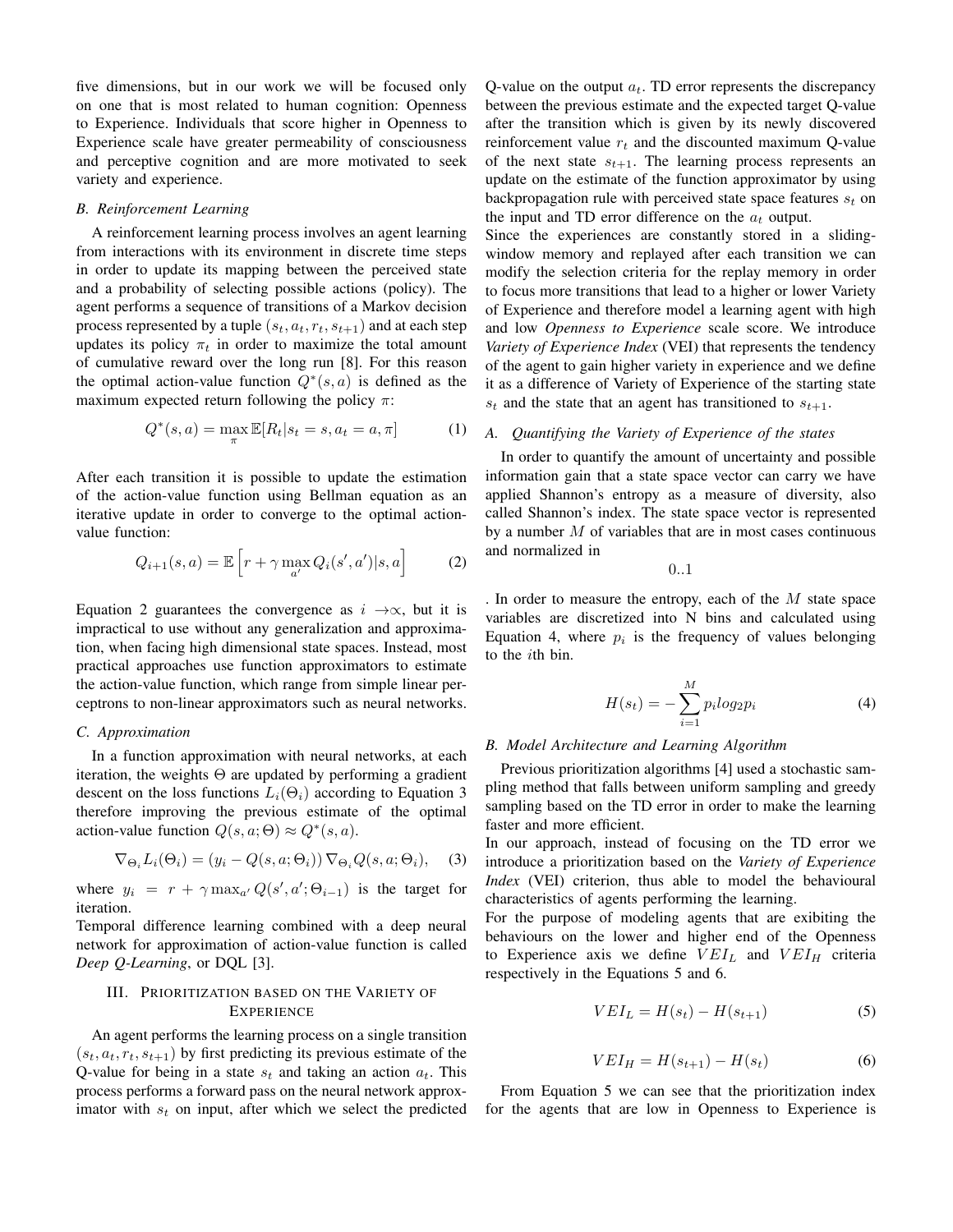higher when an agent is performing an action that transitions it from the state with the higher entropy  $H(s_t)$  to the state with the lower entropy  $H(s_{t+1})$ . Respectively if we use the  $VEI<sub>H</sub>$  criterion defined in [6](#page-1-4) the agent will give more priority to the transitions that lead to the increase of entropy between the states while sampling them into the replay memory.

Instead of greedy sampling on  $VEI$  values which can make the system prone to over-fitting because of the lack of diversity [\[5\]](#page-4-4), we define a stochastic prioritization based on the *Variety of Experience Index VEI* where the probability of sampling the  $P(i)$  transition from the sliding window experience memory  $D$  is determined from [Equation 7.](#page-2-0)  $VEI$  in this case represents the priority of the transition and the  $\beta$  parameter determines how much prioritization is used; in the uniform case  $\beta = 0$ .

<span id="page-2-0"></span>
$$
P(i) = \frac{VEI_i^{\beta}}{\sum_{j=1}^{j=size(E)}VEI_j^{\beta}}
$$
\n(7)

To alleviate the selection of the values for the  $\beta$  parameter, which would need to be tweaked for the specific application, we introduce a more general prioritization technique based on the descriptive statistical property of quartiles that can be used in a broader sense with no additional adjustments.

In order to sample basing on the  $VEI$  criterion, in Algorithm [1,](#page-2-1) instead of the stochastic approach given by Equation [7](#page-2-0) we use a descriptive statistic approach which takes into account the upper interquartile mean of the data stream or the third quartile value  $(Q3)$  of the VEI values of agents experiences stored in a sliding window memory  $E$  of capacity n. This is computed by Equation [8.](#page-2-2)

<span id="page-2-2"></span>
$$
VEI_{Q3} = \frac{3(n+1)}{4}thVEI
$$
 (8)

Given this, we sample only the transitions with  $VEI$  higher than the upper interquartile mean  $VEI_{O3}$  of the entropy experience memory  $E$  as shown in Algorithm [1.](#page-2-1)

Algorithm [1](#page-2-1) selectively stores the transitions after each update step based on  $VEI$  criterion. The criterion stores the transitions that have the *Variety of Experience Index* V EI value higher than the upper interquartile mean of the  $n$ latest VEI samples from E given by the  $VEI > VEI_{O3}$ conditional.

After each transition a random batch of the previous transitions is selected from the replay memory  $D$  in order to perform additional training on the approximator.

#### IV. EXPERIMENTAL SETUP

To evaluate the proposed model we have applied the algorithm to two different enviroments: *Waterworld* and *Puckworld* from ReinforceJs framework [\[9\]](#page-4-8). The first, more complex simulation, *Waterworld* represents an environment with moving good and bad food pieces. Food pieces are generated at a random position with random speed and direction, and move in a constrained environment by bouncing on the walls. Agents can move in the same environment and should learn to touch (eat) good food pieces and to avoid bad food pieces. The

# <span id="page-2-1"></span>Algorithm 1 Deep Q-learning with  $VEI$  prioritizations

Initialize replay memory D with capacity N and VEI experience memory E Initialize action-value function Q with random weights and

agent type  $T_a = (L, H)$ 

for episode  $= 1$ , M do

for  $t = 1$ , T do

With probability  $\epsilon$  select a random action  $a_t$ 

otherwise select  $a_t = \arg \max_a Q^*(s_t, a; \Theta)$ 

Execute action  $a_t$ , observe reward  $r_t$  and state  $s_{t+1}$ if  $T_a = L$  then

Calculate the transition value  $VEI$  based on [Equa](#page-1-3)[tion 5](#page-1-3) and add it to the sliding window memory  $E$ end if

if  $T_a = H$  then

Calculate the transition value  $VEI$  based on [Equa](#page-1-4)[tion 6](#page-1-4) and add it to the sliding window memory  $E$ end if

Calculate upper interquartile mean  $VEI_{Q3}$  of the last  $n$  samples from  $E$  using [Equation 8](#page-2-2)

if  $VEI > VEI_{Q3}$  then

Store transition 
$$
(s_t, a_t, r_t, s_{t+1})
$$
 in *D*

end if

Sample random batch of transitions  $(s_t, a_t, r_t, s_{t+1})$ from D

set 
$$
y_i = \begin{cases} r_i, & \text{terminal } s_{i+1} \\ r_i + \gamma \max_{a'} Q(s_{i+1}, a'; \Theta), & \text{non terminal} \end{cases}
$$

Perform a gradient descent step on  $(y_i - Q(s_i, a_i; \Theta))^2$ according to [Equation 3](#page-1-1)

end for end for

goal of an agent is to consume as much good food pieces as possible, while, in turn, try to avoid the bad food sources. After being consumed, new food pieces of the same type of the consumed ones are re-generated with a random position, speed, and direction, thus keeping the distribution of food constant. Agents receive reinforcement +1 for consuming good food pieces and -1 for consuming bad ones.

The state space is continuous and intentionally highdimensional for the purpose of increasing the entropy and consequently the diversity of possible experience transitions. Each agent has 30 directional sensors and each of them can perceive 5 continuous variables: distance of sensed object (good food, bad food, wall), the first two of which have the two additional attributes: speed in  $x$  direction and speed in  $y$ direction; this gives a total of 150 state space inputs for each agent.

Second simulation: *Puckworld* consists of a much simpler environment with two points that are changing positions. Agent wants to stay as close to the good (green) point while avoiding bad (red) point as conditioned by the proportional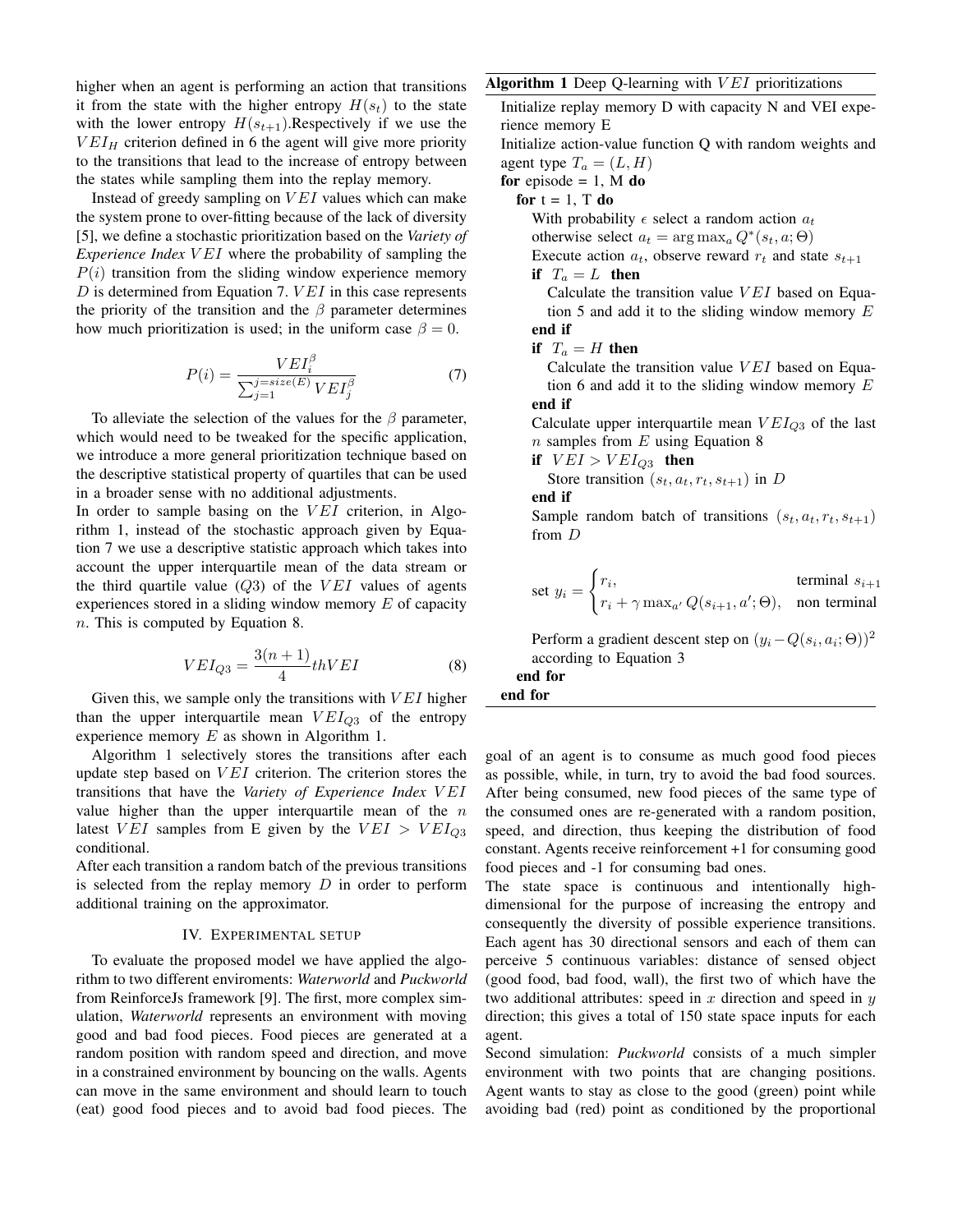reinforcement value. The good (green) point is static and it's instantiated at a random position, but the bad (red) point is constantly moving in a random direction which gives it a tendency to be found in states with higher entropy values. The state space is smaller but still continuous taking into account agents own location and speed and the locations and speed of both green and red points which gives a total of 12 continuous variables. The reward is based on the agents distance to the green point (lower is better). However, if the agent is in the vicinity of the moving red target it gets a negative reward proportional to its distance from the red point.

As a function approximator for both simulations we are using a deep neural network with weights  $\Theta$  to approximate  $Q(s, a; \Theta) \approx Q^*(s, a)$ . To reduce the computational complexity of having multiple forward steps each time, we want to find an action that maximizes the state-action function  $\arg \max_a Q(s, a)$ ; the network takes the state vector s as an input and predicts  $Q(s, a)$  for each possible action.

We have adopted the original Q-learning update fourmula with a learning rate  $\alpha$  set to a low value (0.05) because of the nature of the approximator, and discount factor  $\gamma = 0.9$ . The default capacity of the replay memory buffer  $D$  included  $7000$ experiences and the entropy experience memory capacity  $n$ was set to 500.

## *A. Variety of Experience criterion comparisons*

In order to evaluate how does *Variety of Experience Index* of the transition  $VEI$  relate to the behavioural characteristics of the *Openness to Experience* personality trait we are comparing transition examples from the *Waterworld* experimental setup with highest values of *Variety of Experience Index* between two different agent types:  $VEI_L$  and  $VEI_H$ . For the purpose of evaluation each of the detected objects and agent is depicted with its speed vector that represents the composition of its x and y speed components as described in the state space.

[Figure 1](#page-3-0) showcases some of the transitions with high value of  $VEI_L$  which represents the prioritization criterion for the type of agent that is associated with low level of *Openness to Experience*. These agents favorize the transitions which have entropy values of the starting state  $s_t$  higher than of the end state  $s_{t+1}$ . This is behavioraly evident in the transitions shown in Figures [1a](#page-3-0) and [1b](#page-3-0) where we can see that an agent has the tendency to move away from the experience that is represented by the moving food clusters.

On the other end of the  $VEI$  spectrum from Figures [2a](#page-3-1) and [2b](#page-3-1) we can see agents transitions that have the tendency to move toward the experience since the entropy values of the end state  $s_{t+1}$  are higher than the first  $s_t$ . These transitions are prioritized in the agent type that is high on the *Openness to Experience* scale or  $VEI_H$ .

# V. EXPERIMENTAL RESULTS

In the experiments, we have compared two types of prioritized sampling algorithms with two different prioritization criteria:  $VEI_L$  and  $VEI_H$  associated with agents that are on the lower and higher end of *Openness to Experience*

<span id="page-3-0"></span>

(a)  $VEI_L = 0,1528$  (b)  $VEI_L = 0,2083$ Fig. 1: Transitions with high  $VEI_L$  values

<span id="page-3-1"></span>

Fig. 2: Transitions with high  $VEI_H$  values

axis respectively. [Figure 3](#page-4-9) shows the comparison between the two different prioritization criteria applied to more complex *Waterworld* experimental setup; We can see that the two agent types act behavioraly differerent from both bad total score shown in Figure [3a](#page-4-9) and good total score shown in Figure [3b.](#page-4-9) Agents that are high on the *Openness to Experience* scale marked by  $VEI_H$  score more on both good and bad food points thus demonstrating the behaviour caracteristics of taking more risk due to the tendency of moving towards area with more experience, in this case food sources. Agents that are lower in *Openness to Experience* VEI<sub>L</sub> behave differently from their counterparts by scoring much lower values of bad food sources but also lower values of good food sources making them behave in a more cautious way. They personality trait of lower *Openness to Experience* gives them advantage in this setup as their overall score is higher then the agents that are conditioned higher on the trait.

Figure [4](#page-4-10) shows the similiar comparison, the difference being only the Y axis of the graph which shows the average distance to the good and bad points instead of the score. From Figure [4b](#page-4-10) we can see that the agents with lower *Openness to Experience* score much better by being more close to the good point in average than the agents that are high in the same trait but also score less efficiently in the Figure [4a](#page-4-10) by being also more close to the bad point.In *Puckworld* environment states with higher entropy contain moving bad red point while the lower ones contain usually just the static good green one, therefore